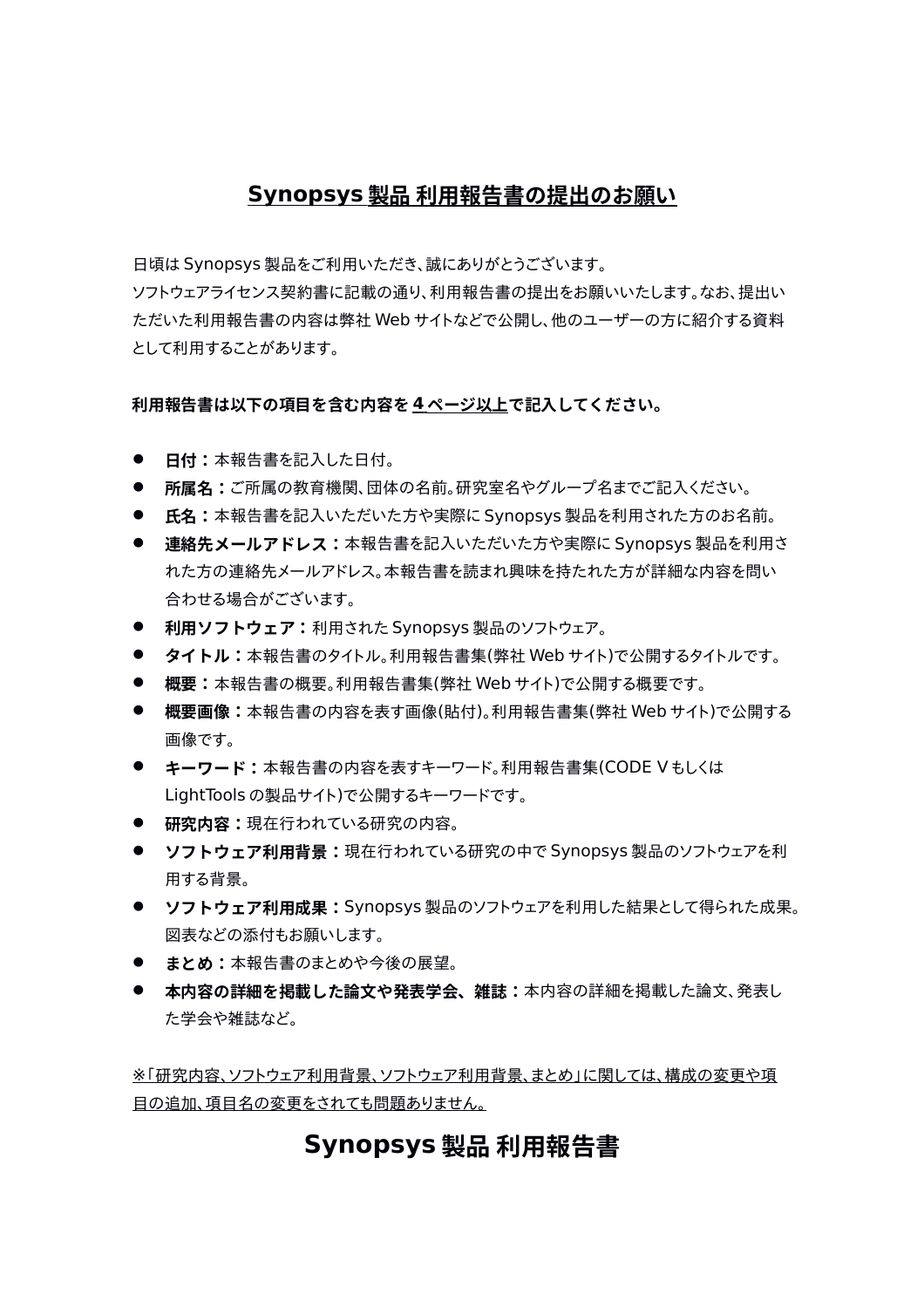**日付:06/09/2017 所属名:National Astronomical Observatory of Japan 氏名:Simon Zeidler, Tomotada Akutsu 連絡先メールアドレス:simon.zeidler@nao.ac.jp 利用ソフトウェア:LightTools**

# **タイトル: Back Scattered Light Interferometric Gravitational Wave Detectors**

#### **概要:**

Scattered light in interferometric gravitational wave detectors needs to be reduced so that it will not harm the actual signals coming from a gravitational wave. We have investigated the scattering coming from multilayer coatings on the surfaces of high-performance mirrors which are usually used in such detectors and compared the results with single-surface scattering theories, which are traditionally used in the field of gravitational wave detectors. We have performed simulations using LightTools to show the differences between multilayer scattering and single-surface scattering models in the backscattering of mechanical structures close to the mirrors and the impact on the sensitivity of the Japanese gravitational wave detector KAGRA which is currently under construction. We show that the back-scattering by using those coatings can be larger by up to almost two orders of magnitude and they also give rise to additional scattering features that should be taken into account for all optical applications in gravitational wave detectors.



#### **概要画像:**

Figure 2: MIrror (blue) and its recoil mass (grey) in KAGRA

Figure 1: Illuminescense result of back-scattering simulations with LightTools showing the scattered light coming back from the recoil mass to the mirror's surface.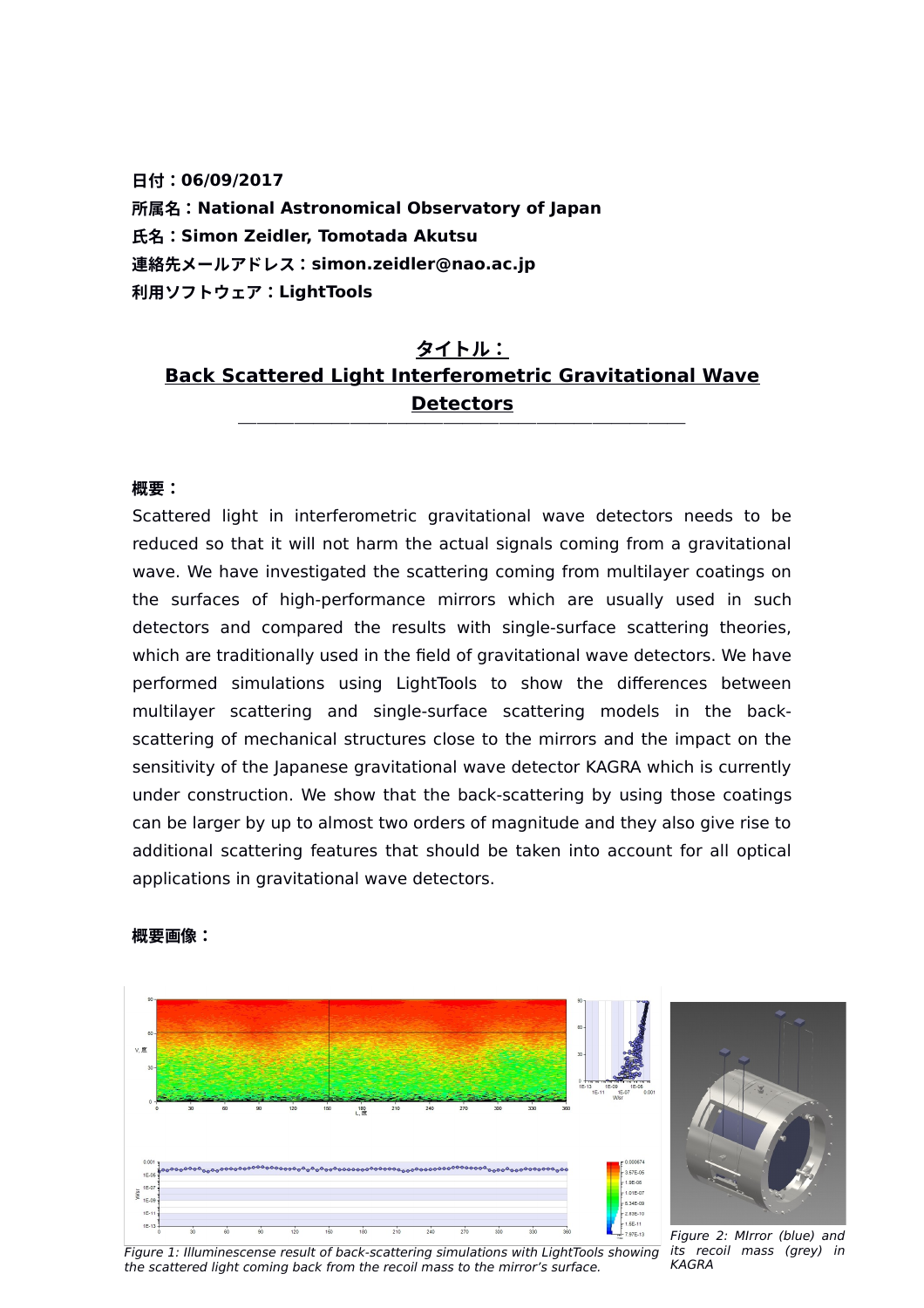## **キーワード:**

Scattering; Interferometer

#### **研究内容:**

In interferometers, mirrors are used to guide a laser into cavities which then interferes with itself and serves information about the experienced phase difference. For gravitational-wave detectors as KAGRA, the expected phase differences due to gravitational waves are very small. Hence, their sensitivity to noise is extreme high. One of the main contributions to phase noise is scattering light.

In order to get information on the back-scattering of structures close to the mirrors, first a probable scattering distribution calculated with the aid of scattering theories (multilayer or single surface) has been applied as a light source in LightTools. The subsequent scattering back off structures other the the mirror has been counted by a detector-surface below the light source in LightTools.

From the hemispherical distribution of the back-scattered light, the part that will be scattered a last time toward the direction of the laser is calculated and used for estimating the scattering-light noise in KAGRA.

### **ソフトウェア利用背景:**

We used LightTools mainly for the calculation of how much of the secondary scattered light will come back to the mirror where the first scattering appears. These calculations have been done by using 50 million rays per run.

### **ソフトウェア利用成果:**

Our results show that the usage of multilayer coated mirrors have a significant difference in the amount of scattered light that is coupled back into the main beam, compared to polished surfaces. Depending on the position of the mirror in the KAGRA detector, the difference can be a factor of 100. We found that multilayer coated mirrors in KAGRA show an increased scattering